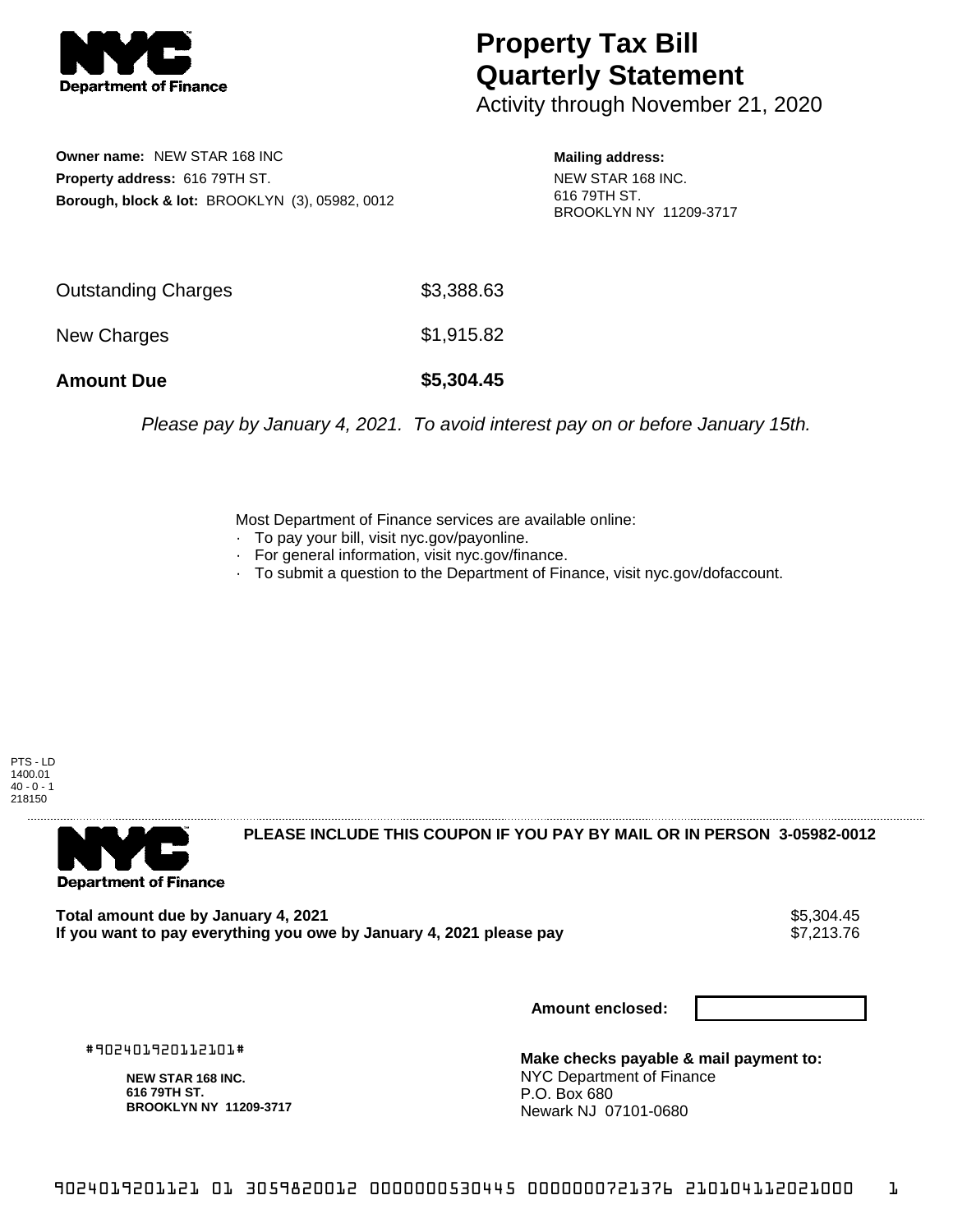

| <b>Billing Summary</b>                                                     | <b>Activity Date Due Date</b>           | Amount       |
|----------------------------------------------------------------------------|-----------------------------------------|--------------|
| Outstanding charges including interest and payments                        |                                         | \$3,388.63   |
| <b>Finance-Property Tax</b>                                                | 01/01/2021                              | \$1,938.16   |
| <b>Adopted Tax Rate</b>                                                    |                                         | $$-22.34$    |
| <b>Total amount due</b>                                                    |                                         | \$5,304.45   |
| <b>Tax Year Charges Remaining</b>                                          | <b>Activity Date</b><br><b>Due Date</b> | Amount       |
| <b>Finance-Property Tax</b>                                                | 04/01/2021                              | \$1,938.16   |
| <b>Adopted Tax Rate</b>                                                    |                                         | $$-22.34$    |
| Total tax year charges remaining                                           |                                         | \$1,915.82   |
| If you want to pay everything you owe by January 4, 2021 please pay        |                                         | \$7,213.76   |
| If you pay everything you owe by January 4, 2021, you would save:          |                                         | \$6.51       |
| How We Calculated Your Property Tax For July 1, 2020 Through June 30, 2021 |                                         |              |
|                                                                            | Overall                                 |              |
| Tax class 1 - Small Home, Less Than 4 Families                             | <b>Tax Rate</b>                         |              |
| Original tax rate billed                                                   | 21.1670%                                |              |
| New Tax rate                                                               | 21.0450%                                |              |
| Estimated Market Value \$1,278,000                                         |                                         |              |
|                                                                            |                                         | <b>Taxes</b> |
| <b>Billable Assessed Value</b>                                             | \$36,626                                |              |
| <b>Taxable Value</b>                                                       | \$36,626 x 21.0450%                     |              |
| <b>Tax Before Abatements and STAR</b>                                      | \$7,707.96                              | \$7,707.96   |
| Annual property tax                                                        |                                         | \$7,707.96   |
| Original property tax billed in June 2020                                  |                                         | \$7,752.64   |
| Change In Property Tax Bill Based On New Tax Rate                          |                                         | $$-44.68$    |

Please call 311 to speak to a representative to make a property tax payment by telephone.

For information about the interest rate charged on late payments, visit nyc.gov/taxbill.

## **Home banking payment instructions:**

- 1. **Log** into your bank or online bill pay website.
- 2. **Add** the new payee: NYC DOF Property Tax. Enter your account number, which is your boro, block and lot, as it appears here: 3-05982-0012 . You may also need to enter the address for the Department of Finance. The address is P.O. Box 680, Newark NJ 07101-0680.
- 3. **Schedule** your online payment using your checking or savings account.

## **Did Your Mailing Address Change?**

If so, please visit us at **nyc.gov/changemailingaddress** or call **311.**

When you provide a check as payment, you authorize us either to use information from your check to make a one-time electronic fund transfer from your account or to process the payment as a check transaction.